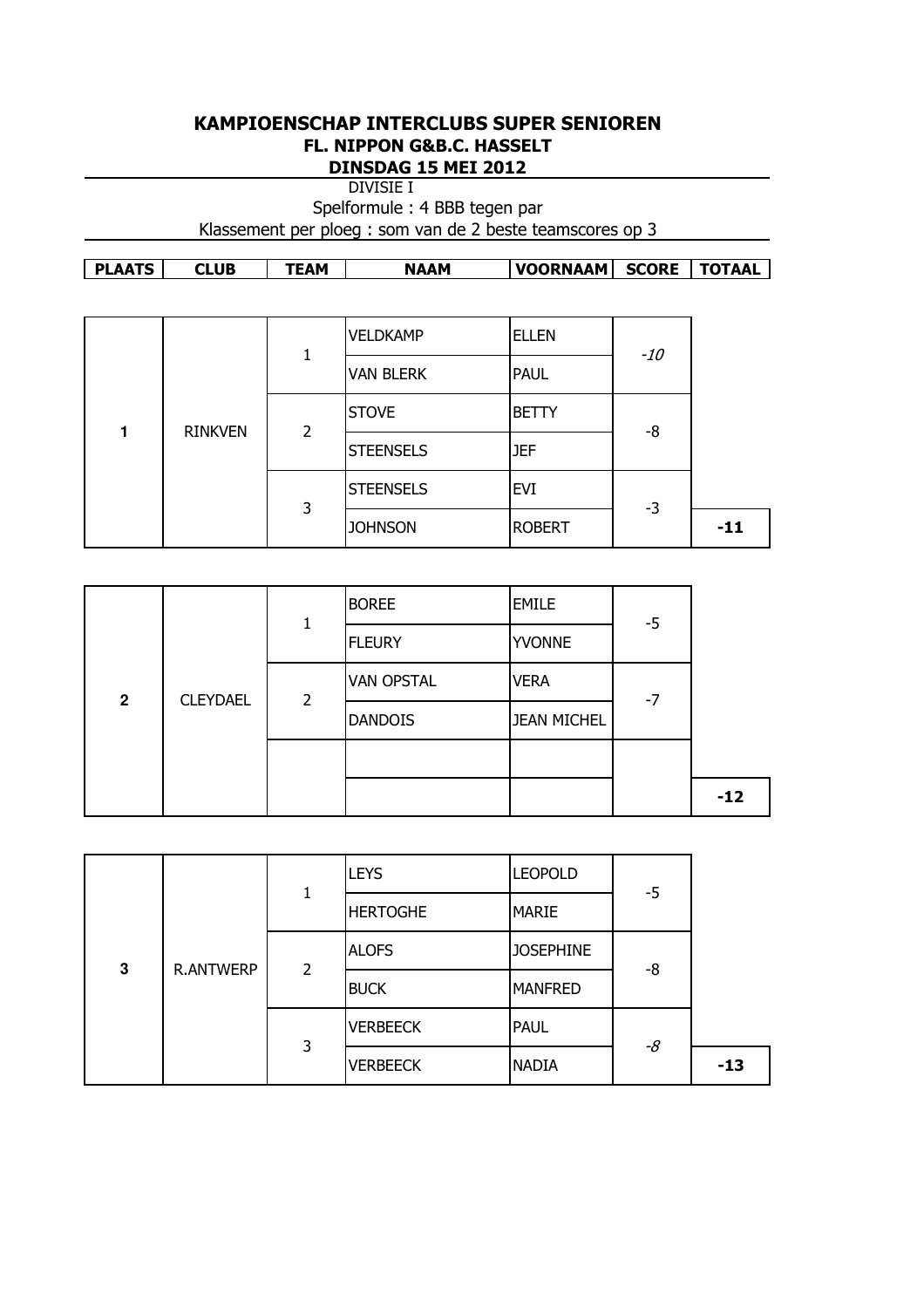| <b>PLAATS</b> | <b>CLUB</b>     | <b>TEAM</b>    | <b>NAAM</b>                          | <b>VOORNAAM</b> | <b>SCORE</b> | <b>TOTAAL</b> |
|---------------|-----------------|----------------|--------------------------------------|-----------------|--------------|---------------|
|               |                 |                |                                      |                 |              |               |
|               |                 |                | <b>ONGENA</b>                        | <b>SUZY</b>     | $-13$        |               |
| 4             |                 | 1              | <b>ANDRIES</b>                       | <b>LOUIS</b>    |              |               |
|               | <b>TERNESSE</b> | $\overline{2}$ | DE SCHUTTER                          | <b>MYRIAM</b>   | -8           |               |
|               |                 |                | <b>SCHELLENS</b>                     | <b>ALBERT</b>   |              |               |
|               |                 | 3              | <b>VAN LANKERS</b><br><b>MATTHES</b> | <b>RIA</b>      | $-7$         |               |
|               |                 |                | <b>DE SMET</b>                       | <b>PIETER</b>   |              | $-15$         |

|   |            |   | <b>DEGROEVE</b>  | <b>CELIA</b>    | $-15$ |       |
|---|------------|---|------------------|-----------------|-------|-------|
|   |            | 1 | <b>LECOT</b>     | <b>JAN</b>      |       |       |
| 5 | PALINGBEEK | 2 | <b>DESMET</b>    | <b>CECILE</b>   | -9    |       |
|   |            |   | <b>VUYLSTEKE</b> | <b>CHRIS</b>    |       |       |
|   |            | 3 | <b>VANCASTER</b> | <b>MIREILLE</b> | $-7$  |       |
|   |            |   | <b>VANCASTER</b> | <b>ANDRE</b>    |       | $-16$ |

|   |            | 1              |                                       |  | $-7$  |       |
|---|------------|----------------|---------------------------------------|--|-------|-------|
| 6 |            |                | <b>LIESHOUT</b><br><b>VAN DE BERG</b> |  |       |       |
|   | STEENHOVEN | $\overline{2}$ |                                       |  | $-10$ |       |
|   |            |                | <b>BAUDEWIJNS</b>                     |  |       |       |
|   |            | 3              | <b>ROMEYN</b>                         |  | $-11$ |       |
|   |            |                | <b>MOONEN</b>                         |  |       | $-17$ |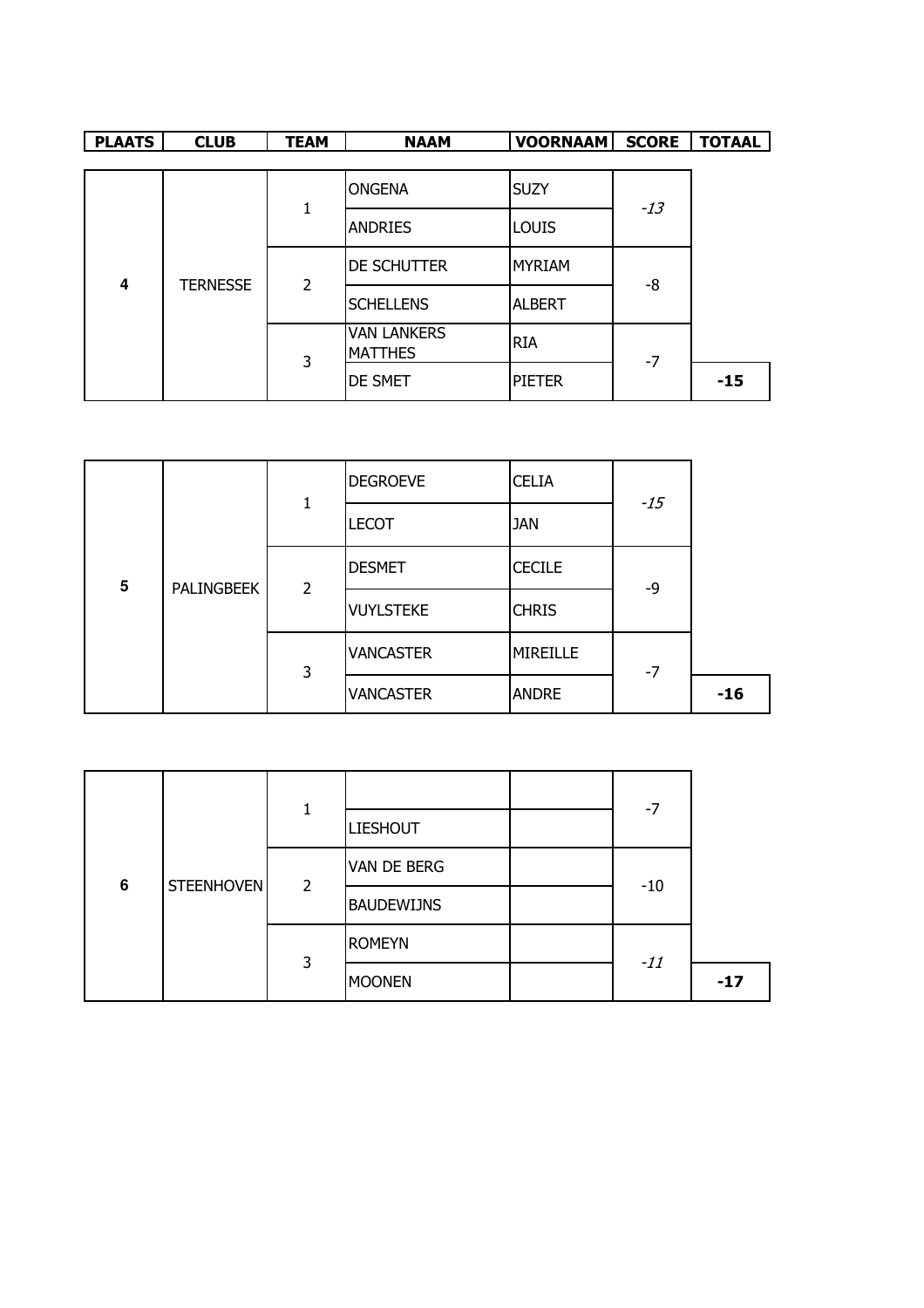| <b>PLAATS</b> | <b>CLUB</b>     | <b>TEAM</b> | <b>NAAM</b>       | <b>VOORNAAM</b> | <b>SCORE</b> | <b>TOTAAL</b> |
|---------------|-----------------|-------------|-------------------|-----------------|--------------|---------------|
|               |                 |             |                   |                 |              |               |
|               |                 | 1           | <b>MARKUS</b>     | <b>USCHI</b>    | $-10$        |               |
|               |                 |             | <b>HUYBRECHTS</b> | <b>THEO</b>     |              |               |
| 7             | <b>KEMPENSE</b> | 2           | <b>BERGERVOET</b> | <b>ANDRE</b>    | $-18$        |               |
|               |                 |             | <b>BERGERVOET</b> | <b>HERMIEN</b>  |              |               |
|               |                 | 3           | <b>VELTER</b>     | <b>GERRIE</b>   | -9           |               |
|               |                 |             | <b>VELTER</b>     | <b>PIERRE</b>   |              | $-19$         |

| 8 |              |   | <b>BERBEN</b>       | <b>CHRISTINA</b> | -9    |       |
|---|--------------|---|---------------------|------------------|-------|-------|
|   |              |   | <b>HAMILTON</b>     | <b>ALISTAIR</b>  |       |       |
|   | <b>WINGE</b> | 2 | <b>KETELSLEGERS</b> | <b>SIMONE</b>    | $-13$ |       |
|   |              |   | <b>KETELSLEGERS</b> | <b>JEF</b>       |       |       |
|   |              |   |                     |                  |       |       |
|   |              |   |                     |                  |       | $-22$ |